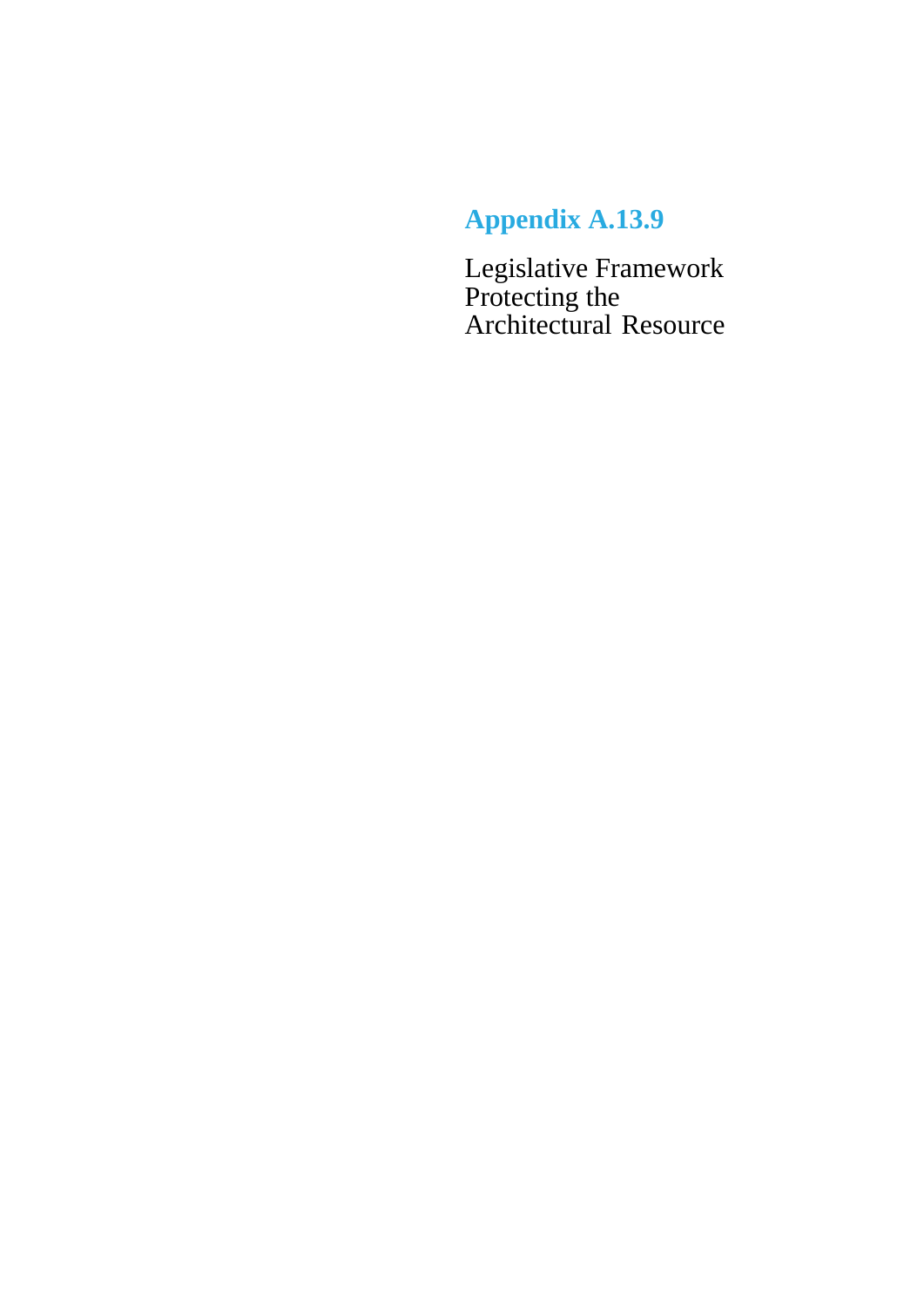**A.13.9**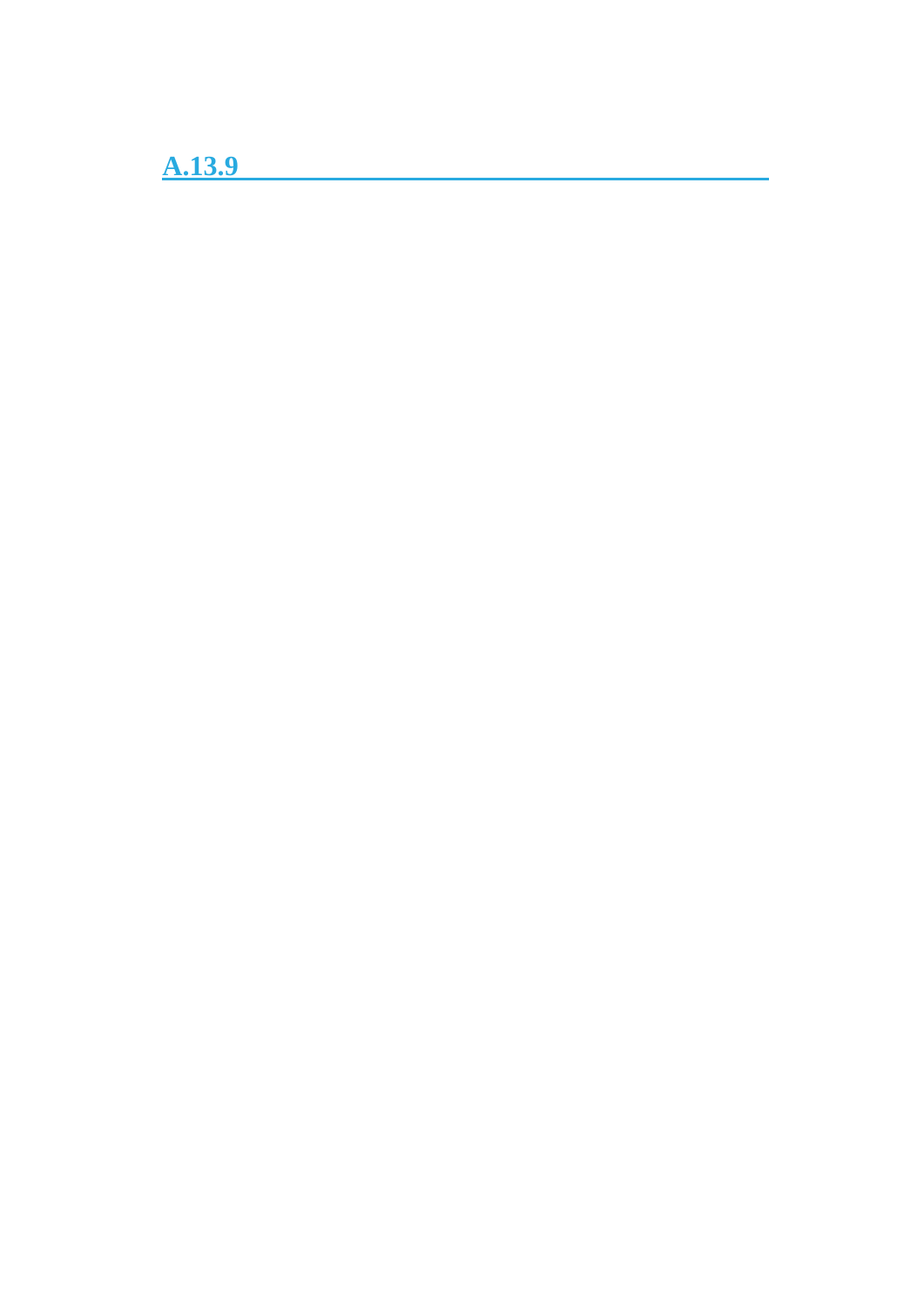# **Legislative Framework Protecting the Architectural Resource**

The main laws protecting the built heritage are the Architectural Heritage (National Inventory) and National Monuments (Miscellaneous Provisions) Act 1999 and the Local Government (Planning and Development) Acts 1963-1999, which has now been superseded by the Planning and Development Act, 2000. The Architectural Heritage Act requires the Minister to establish a survey to identify, record and assess the architectural heritage of the country. The background to this legislation derives from Article 2 of the 1985 Convention for the Protection of Architectural Heritage (Granada Convention). This states that:

For the purpose of precise identification of the monuments, groups of structures and sites to be protected, each member state will undertake to maintain inventories of that architectural heritage.

The National Inventory of Architectural Heritage (NIAH) was established in 1990 to fulfil Ireland's obligation under the Granada Convention, through the establishment and maintenance of a central record, documenting and evaluating the architecture of Ireland (NIAH Handbook 2005:2). As inclusion in the inventory does not provide statutory protection, the survey information is used in conjunction with the Architectural Heritage Protection Guidelines for Planning Authorities to advise local authorities on compilation of a Record of Protected Structures as required by the Planning and Development Act, 2000.

# **Protection under the Record of Protected Structures and County Development Plan**

Structures of architectural, cultural, social, scientific, historical, technical or archaeological interest can be protected under the Planning and Development Act, 2000, where the conditions relating to the protection of the architectural heritage are set out in Part IV of the act. This act superseded the Local Government (Planning and Development) Act, 1999, and came into force on 1st January 2000.

The act provides for the inclusion of Protected Structures into the planning authorities' development plans and sets out statutory regulations regarding works affecting such structures. Under new legislation, no distinction is made between buildings formerly classified under development plans as List 1 and List 2. Such buildings are now all regarded as 'Protected Structures' and enjoy equal statutory protection. Under the act the entire structure is protected, including a structure's interior, exterior, attendant grounds and also any structures within the attendant grounds.

The act defines a Protected Structure as (a) a structure, or (b) a specified part of a structure which is included in a Record of Protected Structures (RPS), and, where that record so indicates, includes any specified feature which is in the attendant grounds of the structure and which would not otherwise be included in this definition. Protection of the structure, or part thereof, includes conservation, preservation, and improvement compatible with maintaining its character and interest. Part IV of the act deals with architectural heritage, and Section 57 deals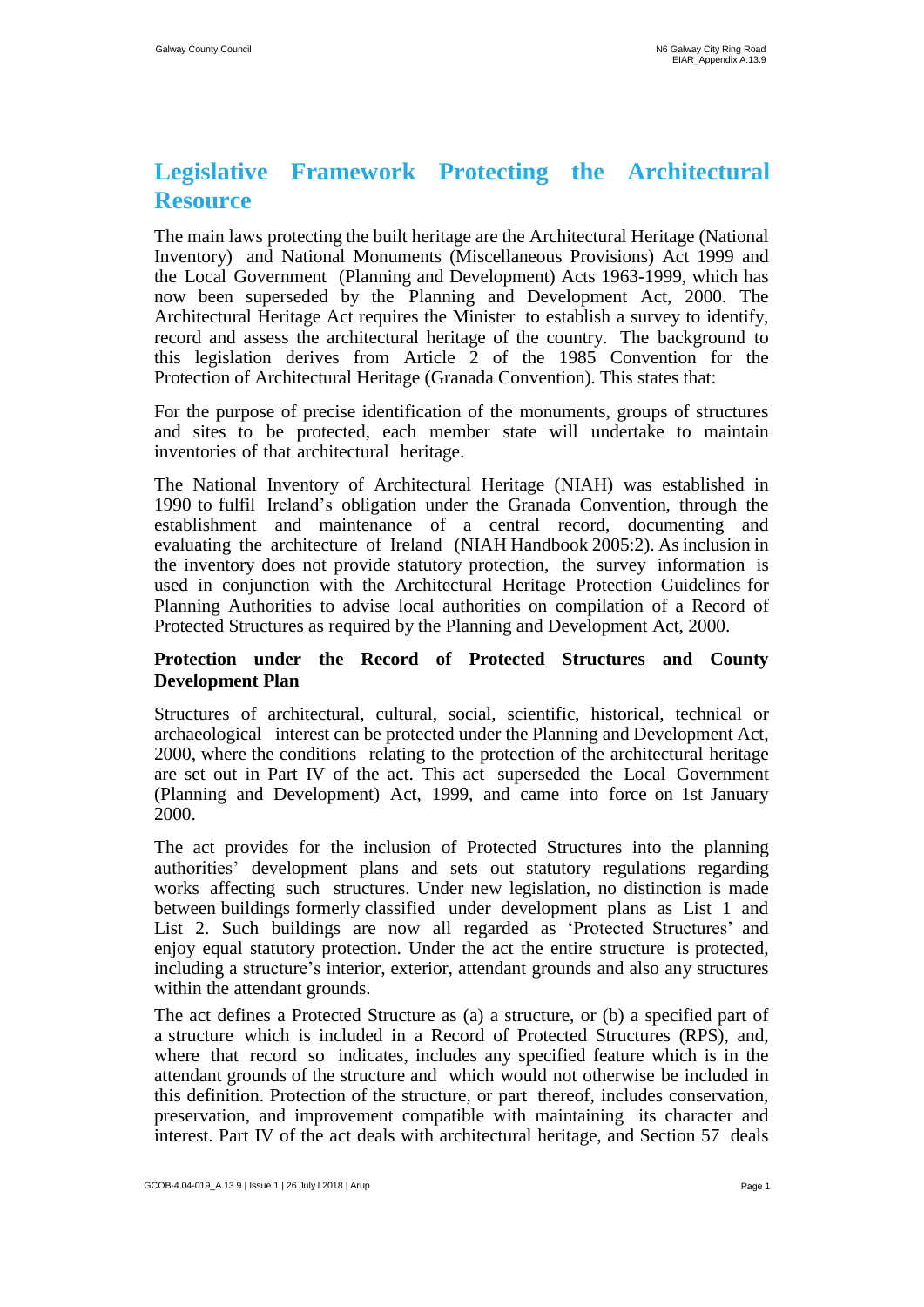specifically with works affecting the character of Protected Structures or proposed Protected Structures and states that no works should materially affect the character of the structure or any element of the structure that contributes to its special architectural, historical, archaeological, artistic, cultural, scientific, social or technical interest. The act does not provide specific criteria for assigning a special interest to a structure. However, the National Inventory of Architectural Heritage (NIAH) offers guidelines to its field workers as to how to designate a building with a special interest, which are not mutually exclusive. This offers guidance by example rather than by definition:

# **Archaeological**

It is to be noted that the NIAH is biased towards post-1700 structures. Structures that have archaeological features may be recorded, providing the that have archaeological features may be recorded, providing the archaeological features are incorporated within post-1700 elements. Industrial fabric is considered to have technical significance, and should only be attributed archaeological significance if the structure has pre- 1700 features.

# **Architectural**

A structure may be considered of special architectural interest under the following criteria:

- Good quality or well executed architectural design
- The work of a known and distinguished architect, engineer, designer, craftsman
- A structure that makes a positive contribution to a setting, such as a streetscape or rural setting
- Modest or vernacular structures may be considered to be of architectural interest, as they are part of the history of the built heritage of Ireland
- Well-designed decorative features, externally and/or internally

# **Historical**

A structure may be considered of special historical interest under the following criteria:

- A significant historical event associated with the structure
- An association with a significant historical figure
- Has a known interesting and/or unusual change of use, e.g. a former workhouse now in use as a hotel
- A memorial to a historical event

# **Technical**

A structure may be considered of special technical interest under the following criteria:

- Incorporates building materials of particular interest, i.e. the materials or the technology used for construction
- It is the work of a known or distinguished engineer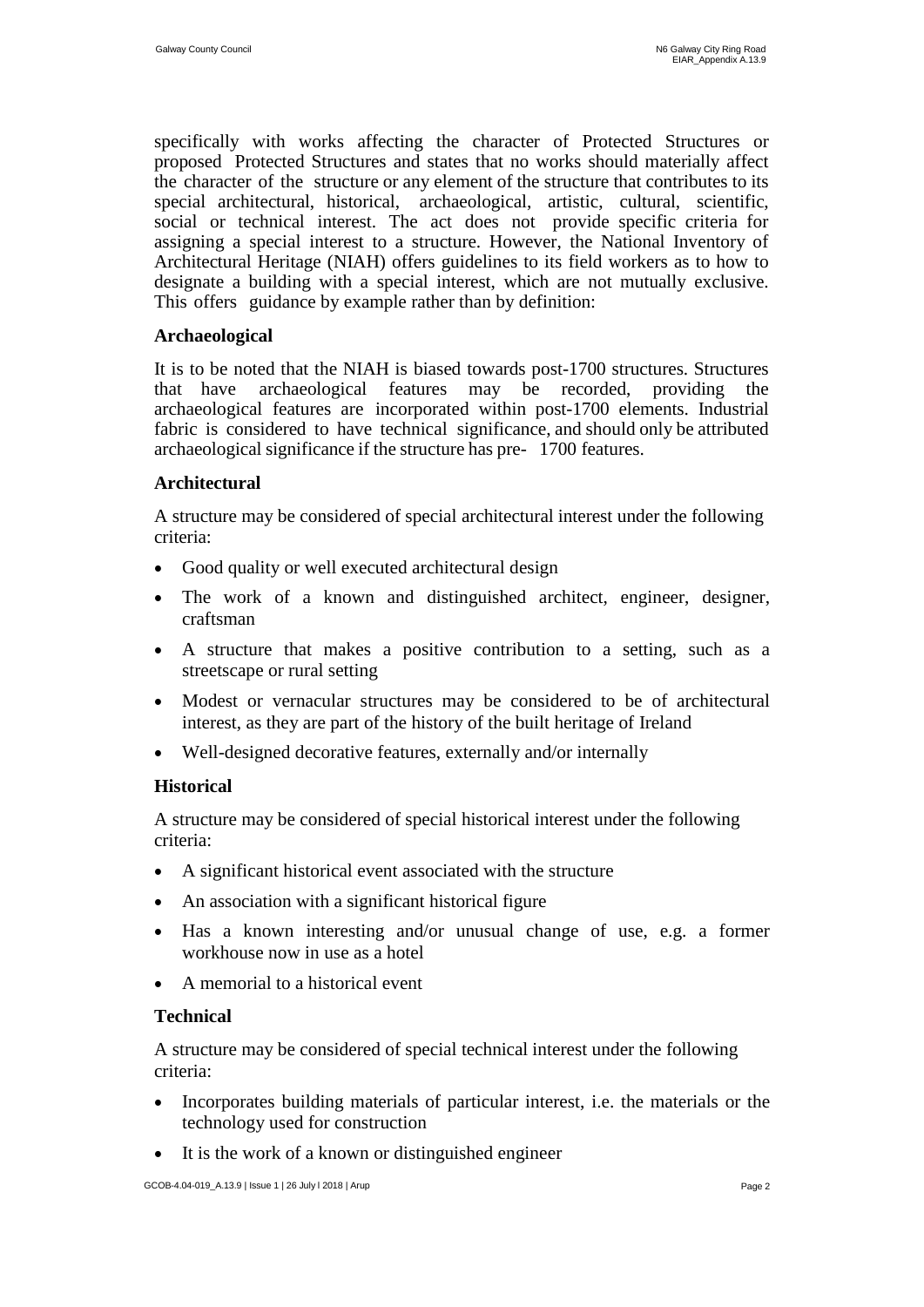- Incorporates innovative engineering design, e.g. bridges, canals or mill weirs
- A structure which has an architectural interest may also merit a technical interest due to the structural techniques used in its construction, e.g. a curvilinear glasshouse, early use of concrete, cast-iron prefabrication
- Mechanical fixtures relating to a structure may be considered of technical significance

# **Cultural**

A structure may be considered of special cultural interest under the following criteria:

- An association with a known fictitious character or event, e.g. Sandycove Martello Tower, which featured in Ulysses
- Other structure that illustrate the development of society, such as early schoolhouses, swimming baths or printworks

#### **Scientific**

A structure may be considered of special scientific interest under the following criteria:

 A structure or place which is considered to be an extraordinary or pioneering scientific or technical achievement in the Irish context, e.g. Mizen Head Bridge, Birr Telescope

#### **Social**

A structure may be considered of special social interest under the following criteria:

- A focal point of spiritual, political, national or other cultural sentiment to a group of people, e.g. a place of worship, a meeting point, assembly rooms
- Developed or constructed by a community or organisation, e.g. the construction of the railways or the building of a church through the patronage of the local community
- Illustrates a particular lifestyle, philosophy, or social condition of the past, e.g. the hierarchical accommodation in a country house, philanthropic housing, vernacular structures

#### **Artistic**

A structure may be considered of special artistic interest under the following criteria:

- Work of a skilled craftsman or artist, e.g. plasterwork, wrought-iron work, carved elements or details, stained glass, stations of the cross
- Well-designed mass-produced structures or elements may also be considered of artistic interest

(From the NIAH Handbook 2003 & 2005 pages 15-20)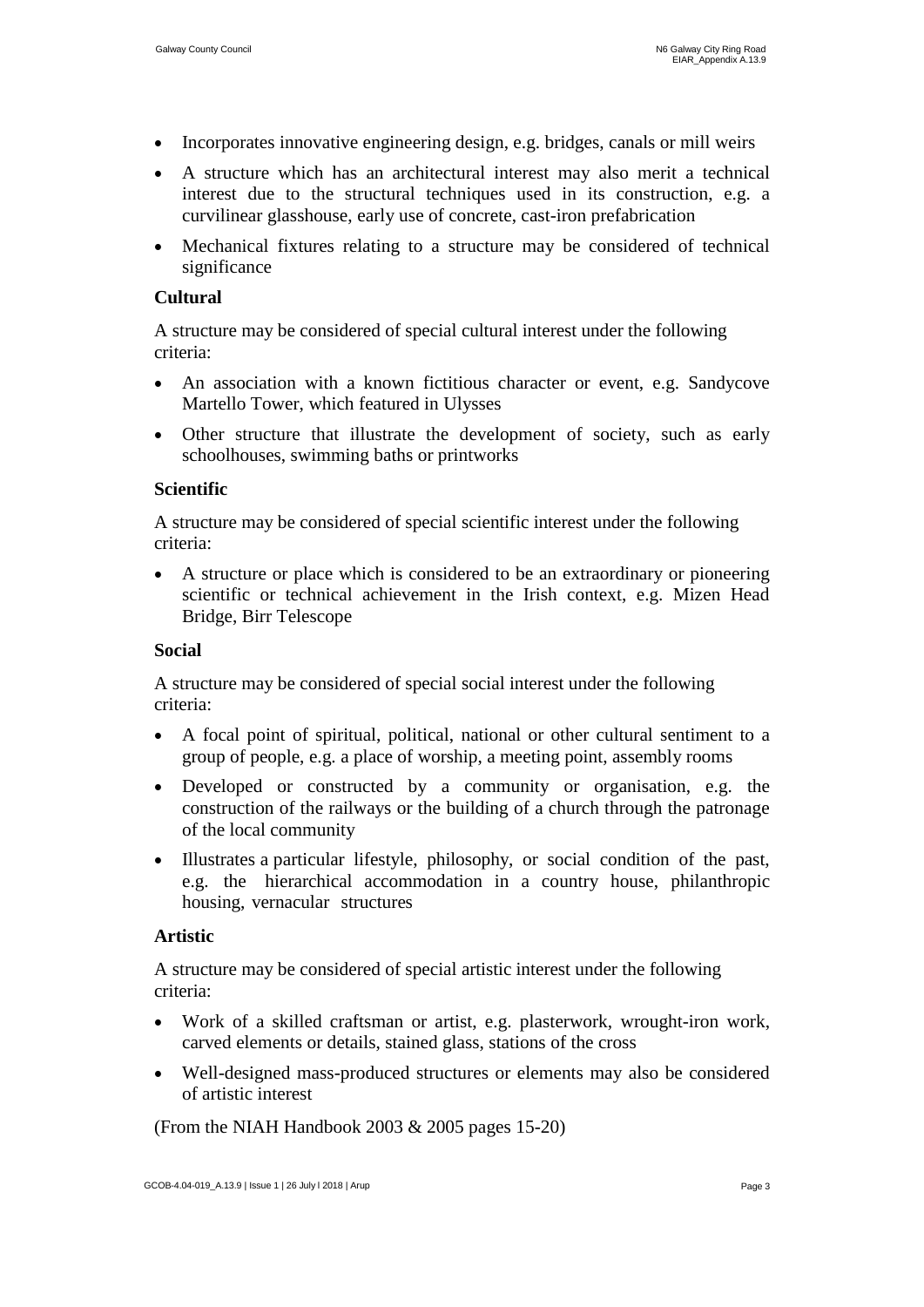The Local Authority has the power to order conservation and restoration works to be undertaken by the owner of the protected structure if it considers the building to be in need of repair. Similarly, an owner or developer must make a written request to the Local Authority to carry out any works on a protected structure and its environs, which will be reviewed within three months of application. Failure to do so may result in prosecution.

# **Galway City Development Plan 2017-2023**

#### *Policy 8.2 Built Heritage RPS*

Encourage the protection and enhancement of structures listed in the Record of Protected Structures.

Ensure new development enhances the character or setting of a protected structure.

Avoid protected structures becoming endangered by neglect or otherwise by taking appropriate action in good time.

Consider the inclusion in the Record of Protected Structure of buildings and structures of special interest.

Consult with the Department of Arts, Heritage, Regional, Rural and Gaeltacht Affairs regarding any planning applications relating to protected structures and national monuments.

Implement proactive measures to encourage the conservation of protected structures.

#### *Policy 8.4 Vernacular Heritage*

Encourage the rehabilitation, renovation and re-use of existing structures that contribute to the character of the city.

Increase public awareness of the vernacular heritage of the city through publication of the Inventory of Thatched Buildings.

#### **Galway County Development Plan 2015-2021**

*Policy AH 1 – Architectural Heritage*

Protect the architectural heritage of County Galway which is a unique and special resource.

#### *Policy AH 2 – Traditional Skills*

Maintain a database of traditional building skills, and promote training and awareness of the use of appropriate materials and skills within the Local Authority, community groups and owners and occupiers of traditionally built structures.

# *Objective AH 1 – Legislative Context*

Ensure the protection of the architectural heritage of County Galway which is a unique and special resource, in particular by implementing the legislative provisions of the Planning and Development Act, 2000 (as amended) in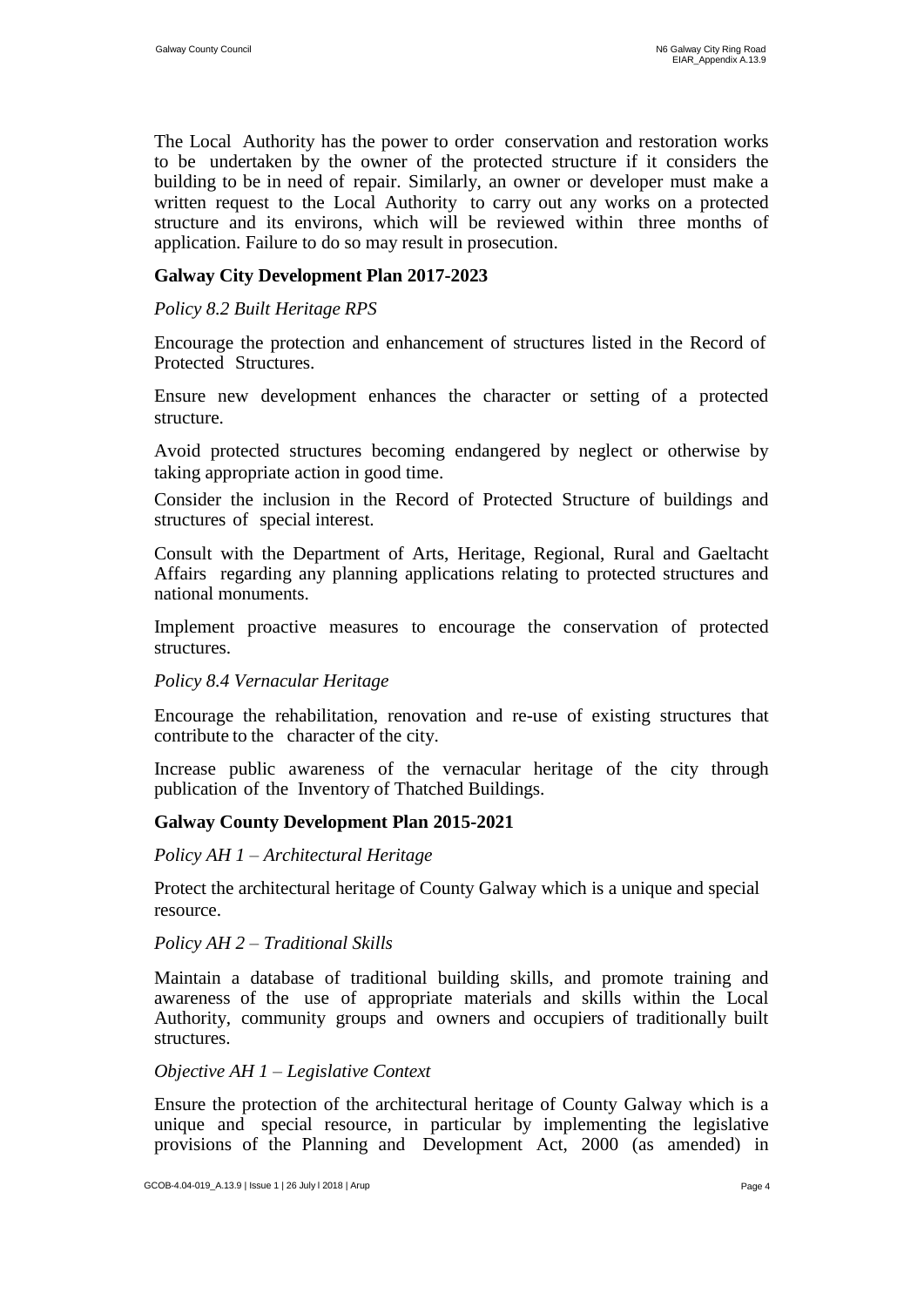relation to architectural heritage and the policy guidance contained in the Architectural Heritage Protection Guidelines 2011 (and any updated/superseding document).

# *Objective AH 2 – Protected Structures (Refer to Appendix V)*

Ensure the protection and sympathetic enhancement of structures included and proposed for inclusion in the Record of Protected Structures (RPS) that are of special architectural, historical, archaeological, artistic, cultural, scientific, social or technical interest, together with the integrity of their character and setting.

# *Objective AH 3 – Architectural Conservation Area (Refer to Appendix III)*

Protect, conserve and enhance the essential character of any Architectural Conservation Area (ACA) through the appropriate management and control of the design, location and layout of new development, alterations or extensions to existing structures, surviving historic plots and street patterns and/or modifications to the character or setting of the Architectural Conservation Area. The identification of areas of special interest may be considered during the lifetime of the plan in either urban or rural settings. (See Map AH1)

# *Objective AH 4 – Works Relating to Protected Structures and Architectural Conservation Areas*

Ensure that any development, modifications, alterations, or extensions materially affecting the character of a protected structure, or a structure adjoining a protected structure, or a structure within or adjacent to an Architectural Conservation Area (ACA), is sited and designed appropriately and is not detrimental to the character or setting of the protected structure or of the ACA. This will include the following:

- a) Works materially affecting the character of a protected structure or the exterior of a building/ structure within an ACA will require planning permission;
- b) Any works carried out to a protected structure or the exterior of a building/structure within an ACA shall be in accordance with best conservation practice and use sustainable and appropriate materials.

Works within the ACA shall ensure the conservation of traditional features and building elements that contribute to the character of the area. New proposals shall have appropriate regard to scale, plot, form, mass, design, materials, colours and function.

#### *Objective AH 5 – Demolition*

Prohibit development proposals, either in whole or in part, for the demolition of protected structures, save in exceptional circumstances, or the demolition of a structure within an Architectural Conservation Area that contributes to the special character of the area.

#### *Objective AH 6 – Vernacular Architecture*

Recognise the importance of the contribution of vernacular architecture to the character of a place and ensure the protection, retention and appropriate